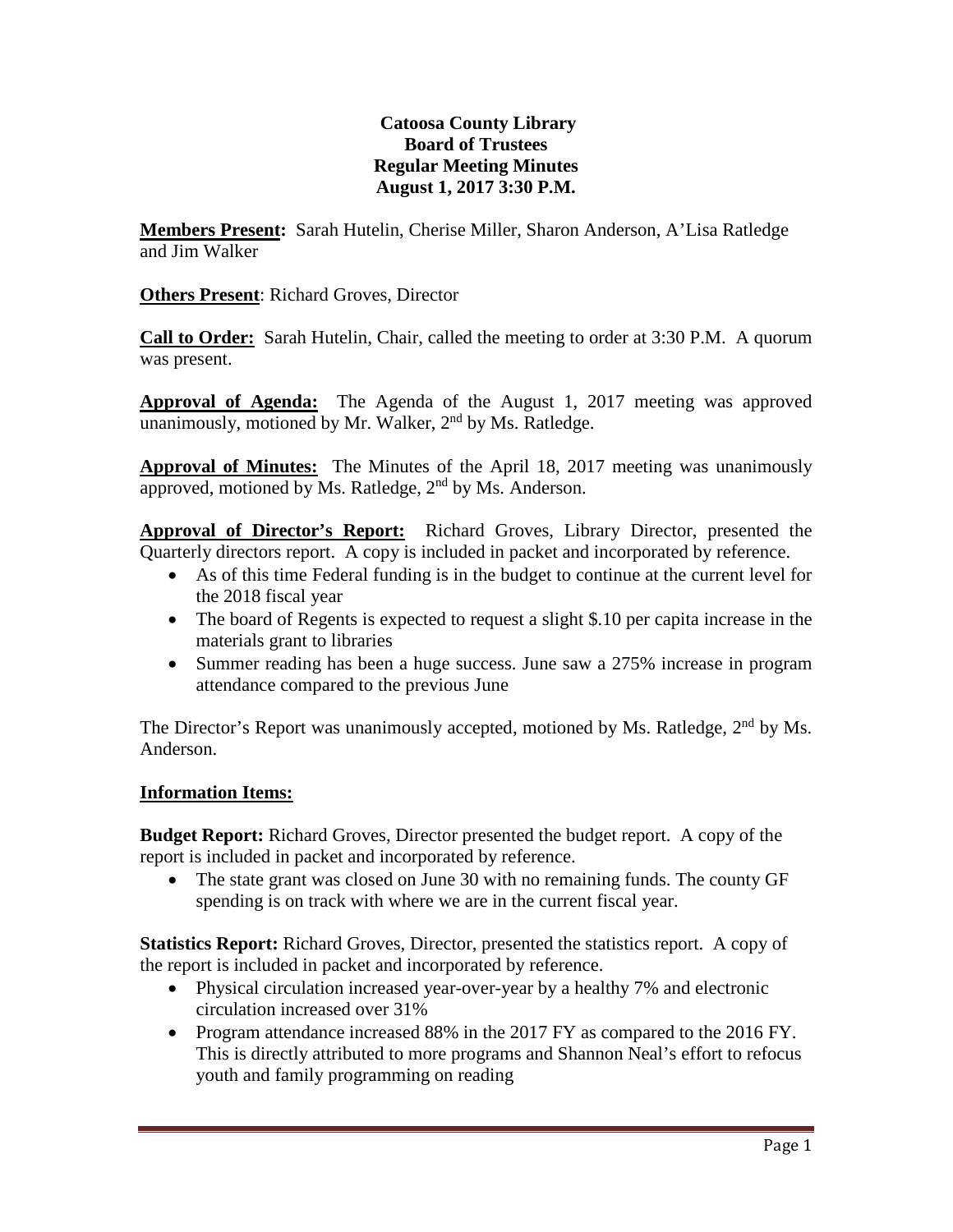## **Discussion Items:**

There were no discussion items on the agenda

### **Action Items:**

### **Approval of Director's Signature Authority**

• The Director explained that this is a requirement from GPLS to allow him to certify the annual report and financial report required by the State. The item was unanimously approved, motioned by Ms. Anderson,  $2<sup>nd</sup>$  by Ms. Miller.

### **Board Approval of Meetings and Conferences:**

• The director requested to attend Georgia Public Library Directors meeting in Athens, GA September 19-22. The item was unanimously approved, motioned by Mr. Walker,  $2<sup>nd</sup>$  by Ms. Ratledge.

### **Approval of the 2018 State Budget**

The Director presented the library's spending plan for the 2018 State Grant. A greater percentage of this year's funding will be dedicated to materials purchases as there is not a plan to purchase furniture unlike last year. The item was unanimously approved, motioned by Ms. Ratledge,  $2<sup>nd</sup>$  by Mr. Walker.

#### **Approval of the 2018 County Budget**

The Director presented a flat budget for the library's allocation from the general fund. The only changes are a decrease in internet costs and moving funds from underutilized budget lines to the general supplies budget. The item was unanimously approved, motioned by Ms. Ratledge,  $2<sup>nd</sup>$  by Ms. Anderson.

#### **Old Business:**

Question of having a county vehicle assigned to the library:

Mr. Walker stated that the county is in the process of acquiring new vehicles and he plans to reassign an older vehicle to the library.

Library storage:

Mr. Walker said that there is no available space in county buildings. The library plans to spend time in August cleaning and organizing closets and the mechanical room to make space for excess library shelving.

### **Public Comments**: None

### **Trustee Comments:** None

Next Meeting Date: October 17, 2017 at 4:00 P.M.